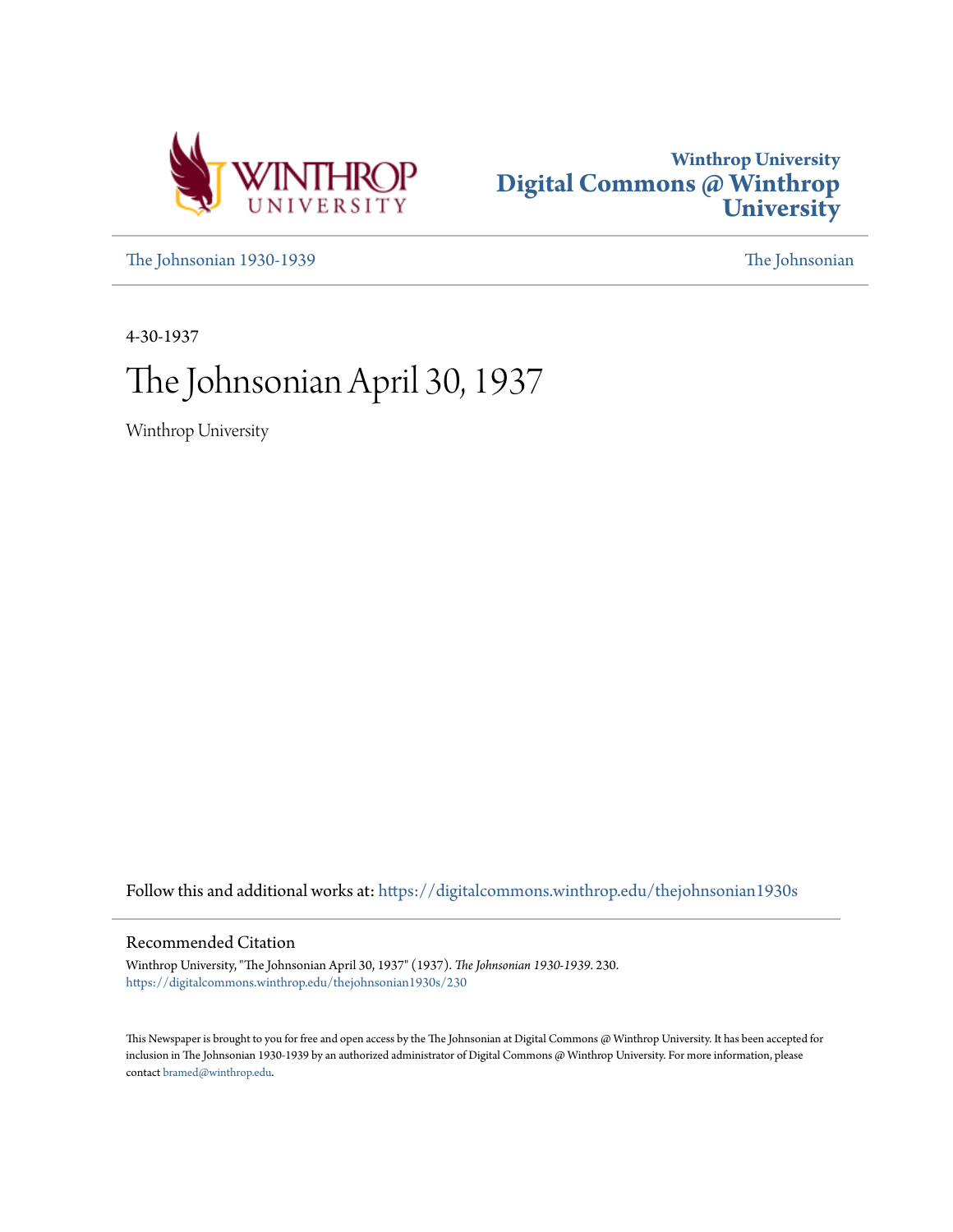2.100 Circulation: Mer er of Associate  $C_{\rm pl}$ Test, N. S. P. A d S. C. Press Ass



VOL. 14, NO. 88

BOCK HILL, SOUTH CAROLINA, FRIDAY, APRIL 36, 1837



re is undoubtedly n

in the madness of the installrs of the sprinkler system who are do<br>ng a swell job of making it dang-rou out on the campus after dark

has un un campus avec unra:<br>borate system of trenches inter-<br>eck campus will be the path of<br>water at future Winthrop fires. g Mr. R. A. James of the c

merce department tells of a artenent of loafing at a New York<br>twently. Courses offered are the comparative description of bading, comparative<br>fing, theories of bading, and a loaf-<br>seminar. After observing some of<br>activities of our own stadents, it ne that 's sch a course at Wi would not be am

We think some sort of cam-<br>paign should be launched<br>against those students who

agames those stincents who set the change in a strong profiler and strong to the halls. If these people<br>ever tried making a poster and saw<br>how much work was involved, they might think twice before either detac-<br>might think it or taking it away entirely.

# **E. CRUM CHOOSES 13 FOR POSITIONS ON TATLER STAFF**

### **Kennedy Named Junior** Editor; Scott, Assistant **Business Manager**

'36-'37 ANNIJAL OUT SOON

Mary Balle Announces May 10

Date Of Distribution Of Yearbook

served as Asigs of the competition between the series of the competition<br>have been applicied by Elizabeth groups, solo, instrumental, and crosses in<br>a series applicable property be work. <br> Orman, editor, announces that th



na Belle Carrell, seated right, her maid-of-honor, Mary Herndon Davis, seated left, will preside over the May Day Festivities in<br>Arc tempore afternoon, The altendants are, left to right, Harriet Culler. Herndone Dubrew, Ka Cockfield, Katle Coker, Ma

Tigers Challege Any **TRAINING SCHOOL** Who Doubt Their Pou Who Doubly Thermoreover resources<br>The Theory and the Touch of the channel to halfer down the "Touchi"<br>game of hasehed, with an imparement of the filtric street paint<br>game of hasehed, with an imparement is clear as to see **WINS FIRST PLACE** IN MUSIC CONTEST

Rock Hill School Scores Sec ond In State-Wide

Competition

Winthrep Training School

Winterspreading cobool won first, place in the eleventh annual contain<br>in mission of probability in mission from the control carrier and in<br>the control and the control of South Carrier and with a point is control in<br>the c **MAREE OWENS NEW PRESIDENT OF PHI UPSILON OMICRON** 

Baker, Thornburg, Pardue, Hay Vice-President, Treasurer, Reporter, Historian

re Owens of Ridgeland was elec-

Marre Owens of Ridgeland was elect. diffe the Biocalaurete sermon filled<br>at peaking the animalism and the Biocalaurete sermon filled<br>at peaking of the Biocalaurete sermon filled by the animal honorary home exements framed

DR. GEORGE ZOOK Limehouse, Graves Head **TO GIVE ADDRESS** dent and Vice-Pres **AT COMMENCEMENT** ried At Special 31 Evelyn Limehouse and Annie Mar

accalaureate Serme<br>To Be Delivered By<br>Dr. Blackwelder DR. RARR WILL SPRAK TO Y

Dedication of Chapel, Datey Chain, Ensemble Concart To Be Part of Activities

Fig. 12. The contract of the American Council of the American Council of the graduations, Washing 31. Dr., orient of the graduations of the state of the Lublance of the Lublance of the Multiman Church (or the Since of the

In May a Winthrop Girl's Fancy Turns to -Exams and Home

SUBSCRIPTION, SLOP A YEAR

# **Coronation of May Queen And Annual Junior-Senior** Make Tomorrow Colorful

Anna Belle Carroll To<br>Preside At May Day<br>Festivities **B. S. Degrees Mount High** A congresse recent ringh in the property of the lines of the lines in the lines in the lines in the lines are considered to the production. This year, there is no conceled to the gradient of the model in the set of the mo

A. B.'s have dropped considerably

A. D. s marr uroppen commonweal of approximately 117, but 32 certificates will be granted whereas only 20 were given last June.



Social Service Clube Cho **President, Sacretary From** Winthrop Delegates

 $et$  Of  $Q$ 

garet Graves were elected president and vice president of the Elementary<br>Statestion Club at a meeting Tuesday<br>in Mr. Terry's charactors.<br>Terelyn, a rising senior of John's Is-<br>Terelyn, a rising senior of John's Is-<br>iand, w

BANQUET IN DINING HALL Teague, Coker, McLaurin, Phelps's, Kinards, and Mrs.<br>Johnson in Receiving Line

Figure 3.1 and 12 and 2011 and 2011 and 2011 and 2011 and 2012 and 2012 and 2013 and 2013 and 2013 and 2013 and 2013 and 2013 and 2013 and 2013 and 2013 and 2013 and 2013 and 2013 and 2013 and 2013 and 2013 and 2013 and 20

At the organization meeting of the 1s called a May Dey Pentiest class.<br>At the capacity contribution of South Car-<br>
lows the customs of an English May<br>
Jim College Stockers held at Orent-Disp.<br>
Jim College Stockers (at a c

and disappearing the same are the control. The second is allowed the presence in the simulation of was been the corresponded attice. The disappearing the corresponded attice, the simulation of the second in the correspond

and was bunning of the Elementary and at Wintbrop neut fail or, Helen Nets, Jean McLucins with Mr. Lewis (1986)<br>
Manusch China (1986)<br>
Manusch China (1986)<br>
Manusch China (1986)<br>
Manusch China (1986)<br>
Manusch China (1986)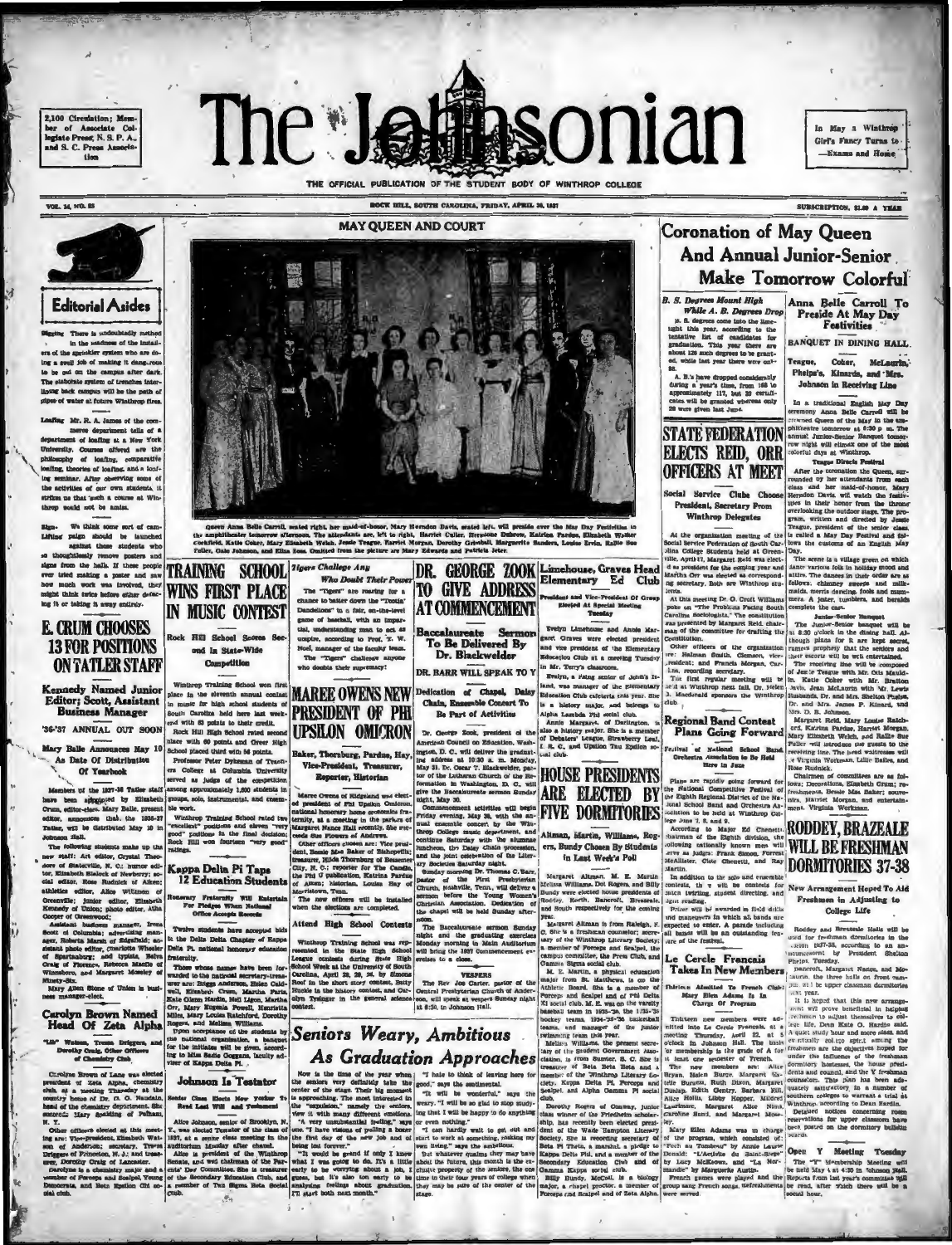

### FRESHMAN DORMITORIES

When freahmen first come in the fall, they are a week shead of the other classes. But, thrilled and enthusiastic, they enter the lonesome, almost deserted, dormitories. Some are homesticity some without roommatics. They ar

cal examinations and intelligence tests. In spite of these things, and the property of the content of the content in the content of the content of the content of the state of the state of the content of the content of the

same they are no enthusiastic. The base of the search and the same in Europe and the same of the search of the However, we do desire that our freehomen form a good opinion throughout the try to get rid of the texts pound of Wl state. We tl

### CONGRATULATIONS, TRAINING SCHOOL!

Congratulations, Winthrop Training School! Your recent victory in whming Sweepstakes in the State Music Context is merely the latest proof of your standards and position as one of the outstanding high schools of South Caro

Winthrop, Junior.<br>
Training School is not merely a vestigial appendage of Win-<br>
Training School is not merely a vestigial appendage of Win-<br>
throp; it is a vital part of the college itself. By offering an experiment<br>
ment



**Ab** 

# **Dainty Dandelions Down Ferocious**

Dear Editor . . . . .

Lear miller, we<br>can with this college with the college with two don't have chaps<br>i-or is last well and the set of the set of the set of<br>set all the time, should have more that the set of the<br>set of the set of the college

Sir Herbert Ames Talks On German Rearman

| their trade. As the achievements in the state contests have shown. Dainty Dandelions Down Ferocious<br>it is also a broadcasting station telling the audience interested in<br>education of the practical value of the school.<br>For very different reasons Winthrop is an asset to the com-<br>munity. Now a child can enter tha Winthrop nursery school at Umpire Magginia, Gore's<br>the age of two and emerge twenty years later with a college degree<br>tucked under her arm. During all that time she has received only<br>the most thorough and most approved educational methods. In<br>fact her entire school life has been planned by experts who have<br>tried to provide the richest, best rounded program possible.<br>Thus Winthrop College and Winthrop Training School are not<br>two separate institutions. They are cooperative units working to-<br>gether for the welfare and improvement of the whole.<br>WANTED: A LARGE SUPPLY OF DEPARTMENTAL<br><b>COOPERATION</b><br>Much has been said and more has been implied recently about hase. Mr. Furr's beautiful home run<br>inck of cooperation among departments of Winthrop College. Why<br>does such a cituation exist on our campus?<br>The trouble lies in the fact that each of us considers his or her<br>department and its activities the most important on the campus.<br>We are not willing to recognize the work of other departments as<br>having the same value to its field and to the college as our own.<br>We are not willing to make even a small sacrifice to aid the activ-<br>ities of others, if our help is needed.<br>Tren in this supposedly civilized and cultured corner of the | <b>Faculty Tigers In Baseball Match</b><br>cheers from the stands, Dora Harring-<br>ton, the faculty's only sportswoman,<br>took up a glove and trotted out to sec-<br>Pitching, Results In<br>ond base. This inning was a beated<br><b>Game For Students</b><br>one as the two teams were running<br>neck and neck in score.<br>Whim the determined Tigers came up<br>BY BELLE RAY TILLINGHAST<br>to bat, Dinny Furr straightened out a<br>In one of the most spectacular ath-<br>beautiful hit past third base and far<br>.elic events of the year, the student<br>into the butises. This hit brought O'll-<br>ease of Dandelions proved themselves<br>breth and Gore in, and Mr. Purr was<br>.co strong for the battling faculty<br>puffing down the home stretch, when<br><b>Tigers.</b><br>the umpire called it a foul ball. By this<br>time the strength of those dashing.<br>Magginia, the student's friend, acted<br>daring Tigers had been renewed; and<br>a umbire and proved star player for<br>he Dandelions! The outstanding<br>with a decided determination to win<br>the game, they ran their score up to<br>swents of the game were Dr. Wheeler's<br>fancy pitching, Mr. James' 45ds to first 22.<br>White with fear of losing the game<br>(and missing supper) the Dendellons<br>that was judged a foul, and the seven<br>hundred and hinety-nine illegal pitches very shakily made four one-base hits.<br>Then came the gigantic climax which<br>the faculty used.<br>ail had been awaiting. With two men<br>With Noel at haz the game whisted<br>down and the tying run on third base.<br>to a start and the commerce genius<br>filedge took up the bat and began<br>sauntered to first hase. Several one-<br>base hits followed, and during the first dodging Dr. Wheeler's balls. The count<br>was 3 halls and 3 strikes. Wheeler put<br>half of the first imaing the mighty<br>the next one across the base. Sledge<br>ligers chalked up four runs. This, how-<br>ever, did not phase the Dandellons, for straightened it out and made one base<br>they came to bat prepared to suck the But the score was still ">d. Finally,<br>with the bases loaded, Dr. Wheeler<br>ball out of the field, only to be walked | <b>SIF FIGHDUST ALERS I GUNS</b><br>On German Rearmament<br>Former Treasurer League of Nations<br>Delivers Chapel Address, Series<br>of Lactures<br>"German rearmament will reach its<br>maximum in another year," stated Sir<br>Herbert Ames of the Carnegis Founda-<br>tion in student assembly last Monday,<br>who believes that German is too op-<br>posed by other nations to begin war in<br>the mear future.<br>"In the first six months of Hitler's<br>chancellorship," he pointed out, "Ger-<br>many was transformed from a peace-<br>loving to a Fascist state. Hitler has<br>instilled the idea that the present con-<br>ditions are due to the Treaty of Ver-<br>sailles. The German youth have become<br>selfish, proud, and bitter; now eager<br>to help Germany regain her colonies,<br>raw materials, economic opportunity,<br>revision of the covenant, and alteration<br>of Germany's boundaries."<br><b>Sir Herbert Ames delivered a series</b><br>of addresses Friday, Saturday, and<br>Monday, to the student body, sponsored<br>by the history department. His two<br>chief topics were "Personal Experiences<br>as the first treasurer of the League of<br>Nations," and "The Oreat Conciliation<br>of 1926." |
|-------------------------------------------------------------------------------------------------------------------------------------------------------------------------------------------------------------------------------------------------------------------------------------------------------------------------------------------------------------------------------------------------------------------------------------------------------------------------------------------------------------------------------------------------------------------------------------------------------------------------------------------------------------------------------------------------------------------------------------------------------------------------------------------------------------------------------------------------------------------------------------------------------------------------------------------------------------------------------------------------------------------------------------------------------------------------------------------------------------------------------------------------------------------------------------------------------------------------------------------------------------------------------------------------------------------------------------------------------------------------------------------------------------------------------------------------------------------------------------------------------------------------------------------------------------------------------------------------------------------------------------------------------------------------------------|----------------------------------------------------------------------------------------------------------------------------------------------------------------------------------------------------------------------------------------------------------------------------------------------------------------------------------------------------------------------------------------------------------------------------------------------------------------------------------------------------------------------------------------------------------------------------------------------------------------------------------------------------------------------------------------------------------------------------------------------------------------------------------------------------------------------------------------------------------------------------------------------------------------------------------------------------------------------------------------------------------------------------------------------------------------------------------------------------------------------------------------------------------------------------------------------------------------------------------------------------------------------------------------------------------------------------------------------------------------------------------------------------------------------------------------------------------------------------------------------------------------------------------------------------------------------------------------------------------------------------------------------------------------------------------------------------------------------------------------------------------------------------------------------------------------------------------------------------------------------------------------------------------------------------------------------------------------------------------------------------------------------------------------------------------------------------------------------------------------------------------------------------------------------------------------------------------------------------------------|--------------------------------------------------------------------------------------------------------------------------------------------------------------------------------------------------------------------------------------------------------------------------------------------------------------------------------------------------------------------------------------------------------------------------------------------------------------------------------------------------------------------------------------------------------------------------------------------------------------------------------------------------------------------------------------------------------------------------------------------------------------------------------------------------------------------------------------------------------------------------------------------------------------------------------------------------------------------------------------------------------------------------------------------------------------------------------------------------------------------------------------------------------------------------------------------------------------------------------------|
| world, we find handed down from department head to department<br>head fends-not the shot-gun type, but feuds just as detrimental<br>to the well-being of the college.<br>In participating in these petty feuds and jealousies, we not only<br>show narrow-mindedness, but we really exhibit lack of intel-<br>ligence. Modifying an old axiom, we might say no school is better juy systher homer by Edith Gentry.<br>than its weakest department; and an individual department will                                                                                                                                                                                                                                                                                                                                                                                                                                                                                                                                                                                                                                                                                                                                                                                                                                                                                                                                                                                                                                                                                                                                                                                                | walked Galloway and brought in the<br>by Dizzy Purr. After making too rune<br>the Dandellous decided to give the run that won the game.<br>The only casualties were some stiff<br>Tierrs another chance to roar.<br>The most speciacular occurrence in joints among the teachers and sore Dr. Magginis invites Students To Hear<br>the .second inning was Babe Ruth threats of the specialors.<br>The line-up was:<br>Siedge's home run, which was followed<br><b>Nichols  Omster  McMeekin</b><br>Purr  Pitcher  'Jackson<br>Thanks to these and Mr. Purr's pitch-<br>have difficulty in building its reputation above that of the school. ing-at the end of the inning the Nost  1h.  Martin                                                                                                                                                                                                                                                                                                                                                                                                                                                                                                                                                                                                                                                                                                                                                                                                                                                                                                                                                                                                                                                                                                                                                                                                                                                                                                                                                                                                                                                                                                                                         | <b>Special Ed Lectures</b><br>Guest Speakers<br>Dr. W. D. Magginis invites anyons in-<br>terested in Child Guidance to attend<br>the following guest lectures in Room<br>302 of Kinard Hall:                                                                                                                                                                                                                                                                                                                                                                                                                                                                                                                                                                                                                                                                                                                                                                                                                                                                                                                                                                                                                                         |
| We are not hitting at any one group on the campus. There are<br>many members of both the faculty and student body who have rec-<br>contaid the existing lack of inter-departmental unity, and who are<br>working to amalierate the situation.<br>But this group of people needs out support. Are we going to<br>give it to them? Are we "big" enough to work for the good of<br>Whatkrey Sellege, and not just our own department?                                                                                                                                                                                                                                                                                                                                                                                                                                                                                                                                                                                                                                                                                                                                                                                                                                                                                                                                                                                                                                                                                                                                                                                                                                                  | Dandelions had piled up a soore of 15 Jarrell  2b.  McPherson<br>Hollis  3b.  Ooker<br>to the Tizers' 5.<br>However in the third inning the Blakeley  at  Galloway Jeter; Monday-"The Place of the<br>Tigers did all the senring. This inning James  r.f.  Genity<br>didn't measure up to the others with Wheeler  af.  Sledge<br>excitement, but hope came to the Tig- Gillereth  1.f.  Eneece<br>ers, as Tiny Gore antered the game at Tiger Substitutes: Gore, Harrington,<br>this period. Mr. Holis gave up his posi- Bigham; Dandellon Substitute: Eleanor R. C. Burts; Priday-The Psychologist<br>tion to Cherry Bighast, and amid, wild smith.                                                                                                                                                                                                                                                                                                                                                                                                                                                                                                                                                                                                                                                                                                                                                                                                                                                                                                                                                                                                                                                                                                                                                                                                                                                                                                                                                                                                                                                                                                                                                                                  | Priday-"Salesmanship"-Mr. R. R.<br>Dean of Girls in the High School"-<br>Dean Kate Olson Hardin; Wednesday<br>-- "Guidance as Met by the Superin-<br>tendent of Schools,"-Superintendent<br>Looks at Guidance"-Dr. W. W. Rogers.                                                                                                                                                                                                                                                                                                                                                                                                                                                                                                                                                                                                                                                                                                                                                                                                                                                                                                                                                                                                     |

I put my trust and faith in you<br>I thought I could rely<br>But now Fm dislikationed<br>I wish that I might die.<br>I made you my ideal, you see,<br>And so I copied someone cl<br>Aow Fm flunking, i.oo.<br>Now Fm flunking, i.oo.

The Hyerinian quotes Hugh Johnson, who apoke at a Democratic dimner, as saying "the dimners were backed by a big enough trimupin to justify serving street elephants."

Women "Arrive" In **Business World** 

. MY MISS MARIE FEWELL<br>retary, Rock Hill Chamber of Con

Once upon a time, perhaps fifty or ality years ago, all we<br>means in Starbeart's wife, faced doors which they were forbidden to unical<br>lock. Today mean all of those doors swing span at words<br>and the space all of those door

With women definitely established in the business world, having<br>read from the ground up, it is fitting to "lake stock" and see what<br>a contributed most towards their success.

Personality, tack, efficiency, courtery, determination and perseerance are all priceless are an approximate experience of personality, the same are an anomaly experienced as a set of the subsequently the system of persona

Ing for a presence, or even a per, our second some new one parties<br>The la indeed the cill in the extendence-the addity to applied<br>plasmat thing at all times is a big order. It must always be applied<br>gravity and delthy. "P

Daily experiences teach us the need for heeping up with the measure-for exhibitely the broad viewpoint. It is not enfinies that increase products a set of helicities and the products and the set of head and the set of hea

of a series of messages to members of Winthrop's 1997 grad-<br>ass. and to graduates of colleges and high schools all over



This bank has patrons in many sections of South Carolina who find it most convenient and satisfactory to bank with us by mail.



**Canvassing Campuses** 

HEY GUARD!

WHO WROTE "FOUR<br>WALLS DO NOT A<br>PRISON MAKE P"

sees he loved most through all his peaceful yes<br>ild rain, a crackling fire, a wind-whipped shy.<br>I feared not love, nor loss, nor pity's team.<br>mient was he to live and glad to die.

He died completely, in a wreck<br>In which he broke his back and n

on comes these definitions that we feel every college girl  $\equiv$  The Al y,

OUT . And in the hand is bad table manners.<br>
She hand is bad table manners.<br>
A feel and his meter post are heart read.<br>
A feel and his meter are seen party.<br>
Famino is publishing mas hay wive.<br>
A sign oid any late that th

Could The Alabamian be like The Jol

A school paper is a great inverter into<br>The school puts all the fame;<br>The printer gets all the mone;<br>The staff gets all the blame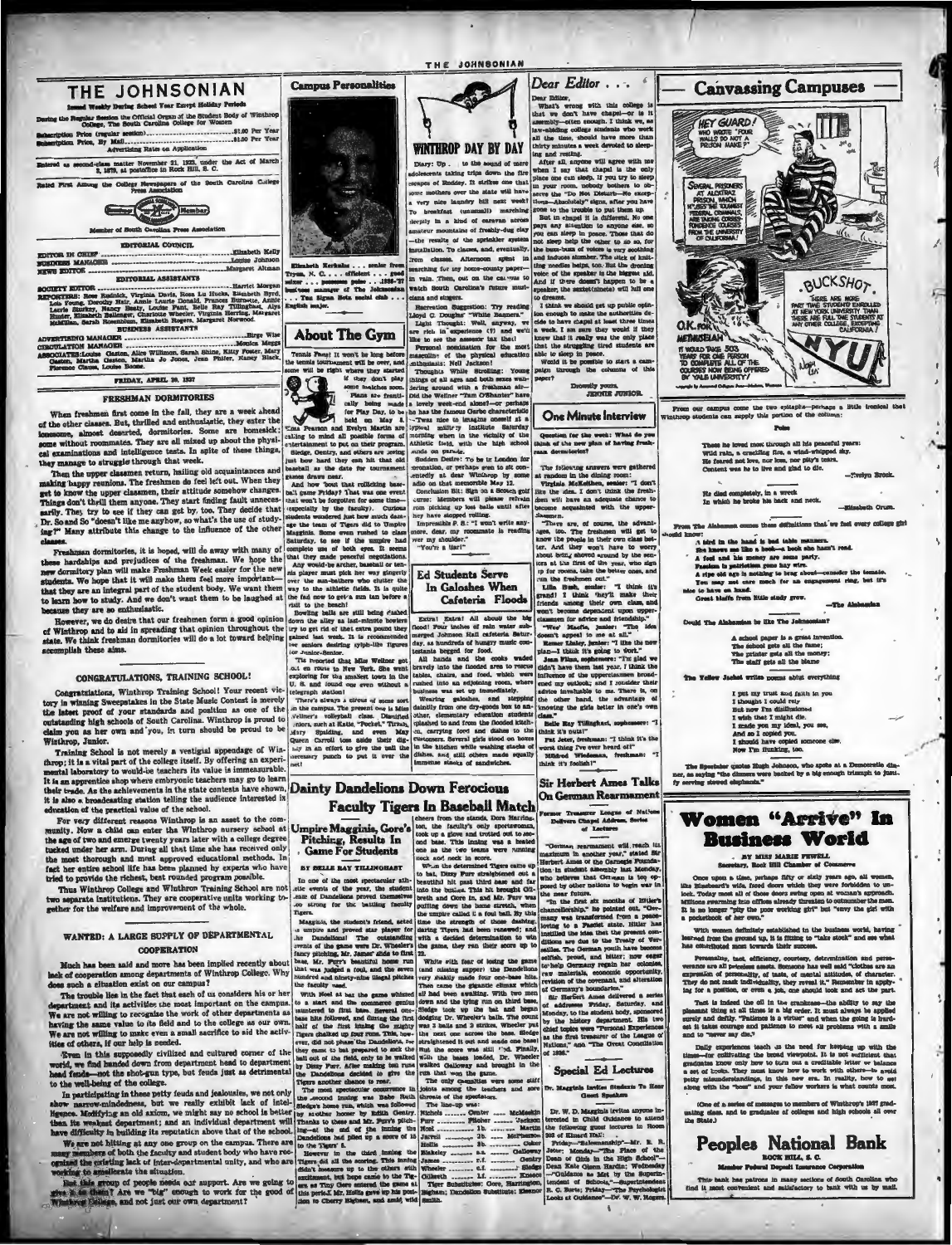

### nor Massiv  $\overline{\mathbf{c}}$ At Press Club Meeting

 $ine<sub>1</sub>$ 

Night in was obtained to the Southern order of the Wintherp Alternation and the distribution of the Wintherp Alternation of the Wintherp Alternation of the Southern consisted by the control of the southern order or make th **Rudnick:** 

Dr. Naudain Entertains Club

Y Cabinet Are Hostessee

### Presented In Junior Recita

Dr. Neudala Endertadea Cub a Mary Prances Gornit, contrato from a cuator in the control from the characteristic distance of the algorithm of the control of the single control of the single particle of the single particle

The Writers' Club met with Mar<br>guerito Zeigler and Rose Rudnick Apri<br>22. Dimpios Thomas vedicat an origina<br>20 com and read for criticism a part of<br>a play she is writing.

Y Cabinsti Are Hosteneon (and the poem and read for criticism a part of the written is calculated to the term in the set of the set of the set of the set of the set of the set of the set of the set of the set of the set o

# Attend Science Meeting

**Contest Judges** Dr. Hampton Jarrell, ch

**Along Faculty Row** 

CAROLINA SWEET

204 N. Tryon OL \Chart

Next to Carolina Theatr

AND HALE CUTTING

We Re-new Your

**DRESSES** and Save You

Money

**FAULTLESS CLEANERS** 

Our Service is Promp

Our Work is Disth

ੇਂਟ

PART 188 W. Trad

A Darling Dram

Visit the

**LUCIELLE** 

**SHOP** 

**Charlotte N.C** 

Delivering Three Addr

Dr. W. D. Maggin's, head of the double that a siderest<br>nice the following groups during this week Queens - Cheore collours, Charlotter<br>Wester-School doperties of the Content of the Ooutley areas of the<br>Content of the Count

W. I. VAN NESS & CO.<br>Seingraphic Sup

**ROGERS** 

ON MAIN

 $\overline{a}$ <u>unta</u>no 52101<br>hariotte, N. C

Along Faculty Row  $\begin{array}{|l|l|}\n\hline\n\textbf{Along Feauky Row} & \textbf{Row Bclens M\'emel 800} \\
\hline\n\textbf{In. Eudens A M\'emel 800} & \textbf{For of the Noidary department and Dr.\\ \nIn. R. M. R. A. A. B. A. B. A. B. A. B. A. B. B. A. B. B. A. B. B. A. B. B. A. B. B. A. B. B. B. C. B. A. B. B. C. B. A. B. B. C. B. A. B. B. C. A. B. B. C. A. B. B. C. A. B$ 

Conferred in Greenwood At Davidson Countertainty and an area of the boxing of the contraction agent, went to Greenwidth of the scale went for a content of the scale of the scale of the scale of the scale of the scale of the scale of the scale of the scale The English department, and of the English department, and Mr. The Responsion of the Davidson central technique of the Davidson central technique and Dr. Virtual Southern with the Southern state of the state of the state o

Addre



**PORCH** 

**FURNITURE** 

days. Let us help you

make your selection

**BASS** 

**FURNITURE CO.** 

122 Ma

Ideal for summer

**RAYLASS** 

**DEPARTMENT** 

**STORE** 

lect some thoughtful

Mother's Day, May 9

gift for Mother

**MOTHER'S DAY, MAY NINTH** 

Love Moth - Always and You are Welcomed in Our Sto

SANDIFER DRUG STORE

Rock Hill, S. C

Your love is expressed by appropriate gifts. We have Candles<br>crimmes, Toilet Sets, and other appropriate articles.

Let us help you se

## WILLIMON CHOSEN **37-38 PRESIDENT** OF DRAMATIC CLUB

Moss, Linley, Benty, and Plinn<br>Are Elected To Minor

### **Offices**

Alte Willman, rising senior from<br>Greenville, was elected president of<br>Masquers at a recent business meeting. Other officers chosen are as follows<br>Concerned the annual state of the second start of the second start of the second starts. coury, nomer Luney, American is reasonally measured in the line of the measured in the annual measured of Manquers<br>inces manager, Jean Plian, Columbia.<br>Alice has Leen a member of Manquers.<br>since her freshman year. She is v since her freshman year. She is vice<br>president of the rising senior chee, Norma on the raing senior chase, a moment of the matter of a moment of the Physical Education of Physical Education of the Physical Education of Subsequent Delta a Cross and Sigma Compa Delta (and in the late of the late o

### Beta Alpha Initiates **Seven New Members**

urin, Hestisci, Fariz, Miles, M<br>Caldwell, Marah, Taken In

Seven new members were formally<br>initiated into Beta Alpha, national honorary commerce fraterialy. Mon-<br>day afternoon, Austi 19, from 4 to 8:30<br>2: M. In Johnson Hall, with Linda Tay-

> **SPECIAL Sporting Goods** Come in Por Info ale Prices to Winth<br>Girls

Rock Hill Hardware Co.

Anything in Har<br>Phone 612

**PRINTING** nsult Us for Your<br>Needs **Programs, Stationery** Carda, Engraving

 $\bullet$ **THE RECORD PRINTING COMPANY** 

**ER BROOKS** 

Phone 16 **IVEY'S** 



Remember Your Mothe with a Personal Gift from

J. B. Ivey And Company

CHARLOTTE, N. C.

We Have a Complete Line Mother's Day **Cards** and Mottoes

**MOTHER'S DAY-MAY 9th** 

F. W. WOOLWORTH CO.

THE JOHNSONIAN